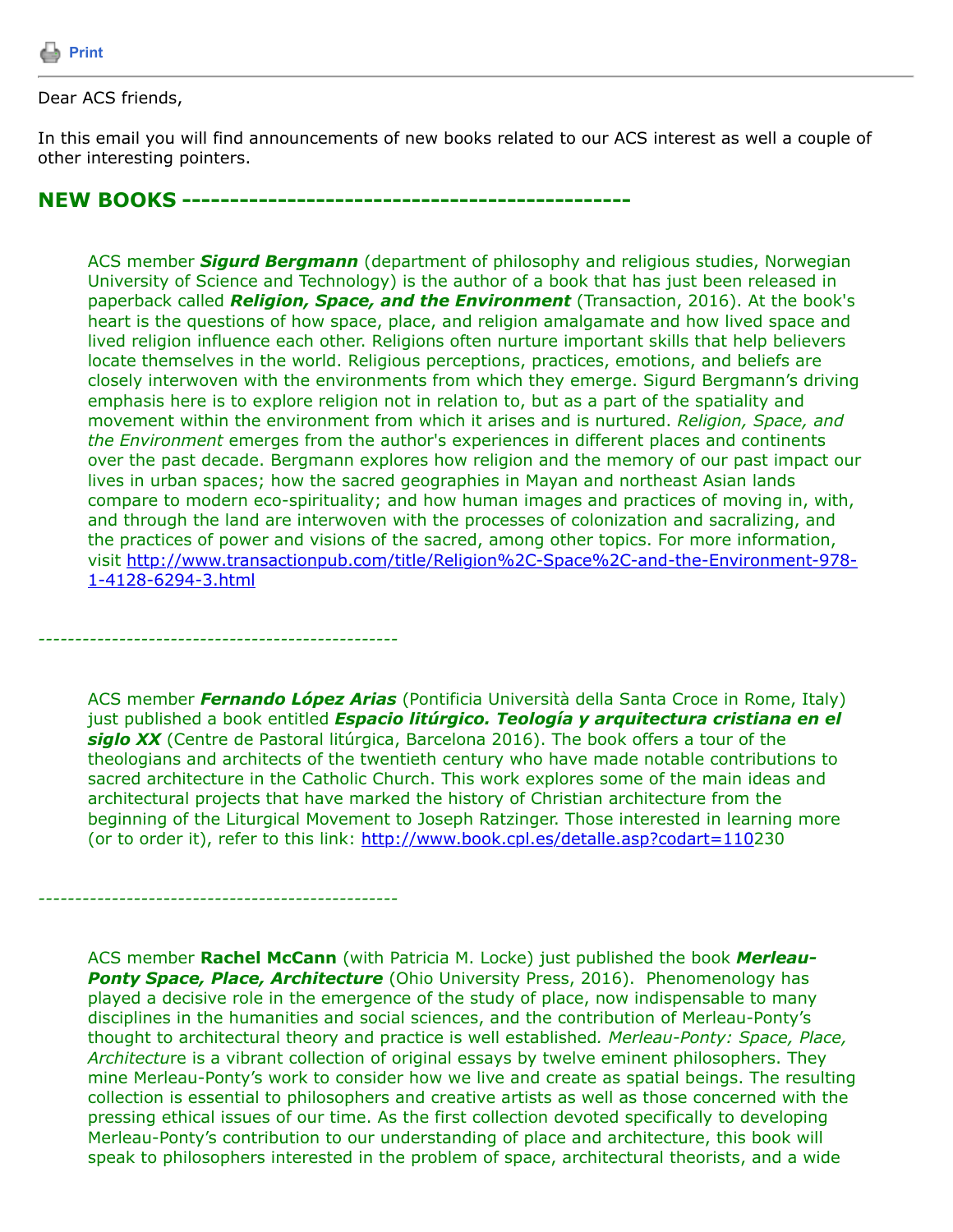range of others in the arts and design community. For more information, visit <http://www.ohioswallow.com/book/Merleau-Ponty>

*-------------------------------------------------*

*-------------------------------------------------*

*-------------------------------------------------*

*-------------------------------------------------*

**Sacred Architecture in a Secular Age. Anamnesis of Durham Cathedral** by Marie Clausén (Routledge 2016). Having won more than one recent poll as Britain's best-loved building, the appeal of Durham Cathedral appears abiding, which begs the question whether an iconic sacred building can retain meaning and affective pertinence for contemporary, secular visitors. Using the example of Durham Cathedral, this book sets out to explore wherein the appeal of historic churches lies today and considers questions of how and why their preservation into a post-Christian era should be secured. For more information, go to <https://www.routledge.com/products/9781138125582>

*Architecture as Cultural and Political Discourse. Case studies of conceptual norms* **and aesthetic practices**, by Daniel Grinceri (Routledge, 2016). This book is concerned with cultural and political discourses that affect the production of architecture. It examines how these discursive mechanisms and technologies combine to normalise and aestheticise everyday practices. It queries the means by which buildings are appropriated to give shape and form to political aspirations and values. Architecture is not overtly political. It does not coerce people to behave in certain ways. However, architecture is constructed within the same rules and practices whereby people and communities *self*-govern and regulate themselves to think and act in certain ways. This book seeks to examine these rules through various case studies including: the reconstructed Notre Dame Cathedral, the Nazi era Munich Konigsplatz, Auschwitz concentration camp and the Prora resort, Sydney's suburban race riots, and the Australian Immigration Detention Centre on Christmas Island. For more, visit <https://www.routledge.com/products/9781138916807>

*Through the Healing Glass. Shaping the Modern Body through Glass Architecture, 1925-35,* by John Stanislav Sadar (Routledge, 2016). In the mid-1920s a physiologist, a glass chemist, and a zoo embarked on a project which promised to turn buildings into medical instruments. The advanced chemistry of "Vita" Glass mobilised theories of light and medicine, health practices and glassmaking technology to compress an entire epoch's hopes for a healthy life into a glass sheet – yet it did so invisibly. For more, visit <https://www.routledge.com/products/9781138837805>

*Leap Before you Look: Black Mountain College, 1933-1957*, by Helen Molesworth with Ruth Erickson (Yale University Press, 2015). In 1933, John Rice founded Black Mountain College in North Carolina as an experiment in making artistic experience central to learning. Though it operated for only 24 years, this pioneering school played a significant role in fostering avant-garde art, music, dance, and poetry, and an astonishing number of important artists taught or studied there. Among the instructors were Josef and Anni Albers, John Cage,